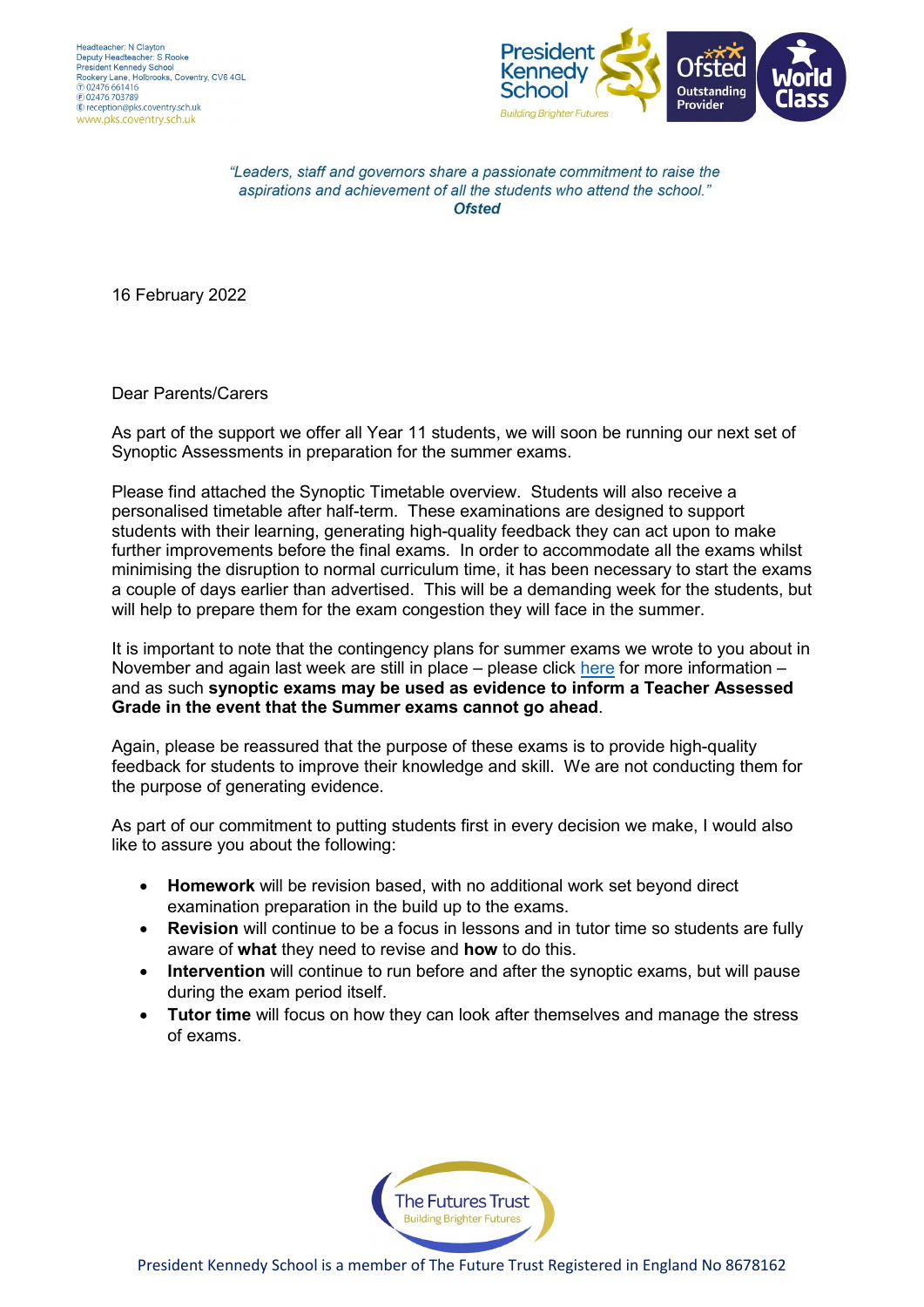Your support is always appreciated before, during and after exam periods with helping the students to look after themselves effectively:

- Where possible, students should have a **quiet place to work** at home. If this is not possible, we can provide spaces in school.
- They should be supported in **managing distractions**, especially notifications from mobile devices.
- Ensure they have all the **resources** they need, such as revision guides, flashcards, blank paper, different coloured pens etc.
- They should take **regular breaks** during revision. Little and often is the best approach.
- Encourage them to get some **fresh air** during these breaks. **Exercise**, even something as simple as a short walk, is a great way to look after themselves.
- Ensure they **do not give up** extra-curricular activities that they enjoy. It is not effective to sit and revise all day, every day.
- They should **eat healthily**. Healthy body, healthy mind.
- They should **avoid energy drinks**. They are not effective.
- They should go to sleep at an appropriate time. They should try to maintain their **normal school routine** during exam periods.
- **Test** them as much as possible, using their revision guides to help you.
- Encourage them to **revise collaboratively**, provided they are able to manage the distractions effectively!
- Follow a **revision timetable**. Tutors will support them in creating these.

As always may I thank you for your support.

Yours sincerely

Mon

Mr Moroney Year 11 College Director